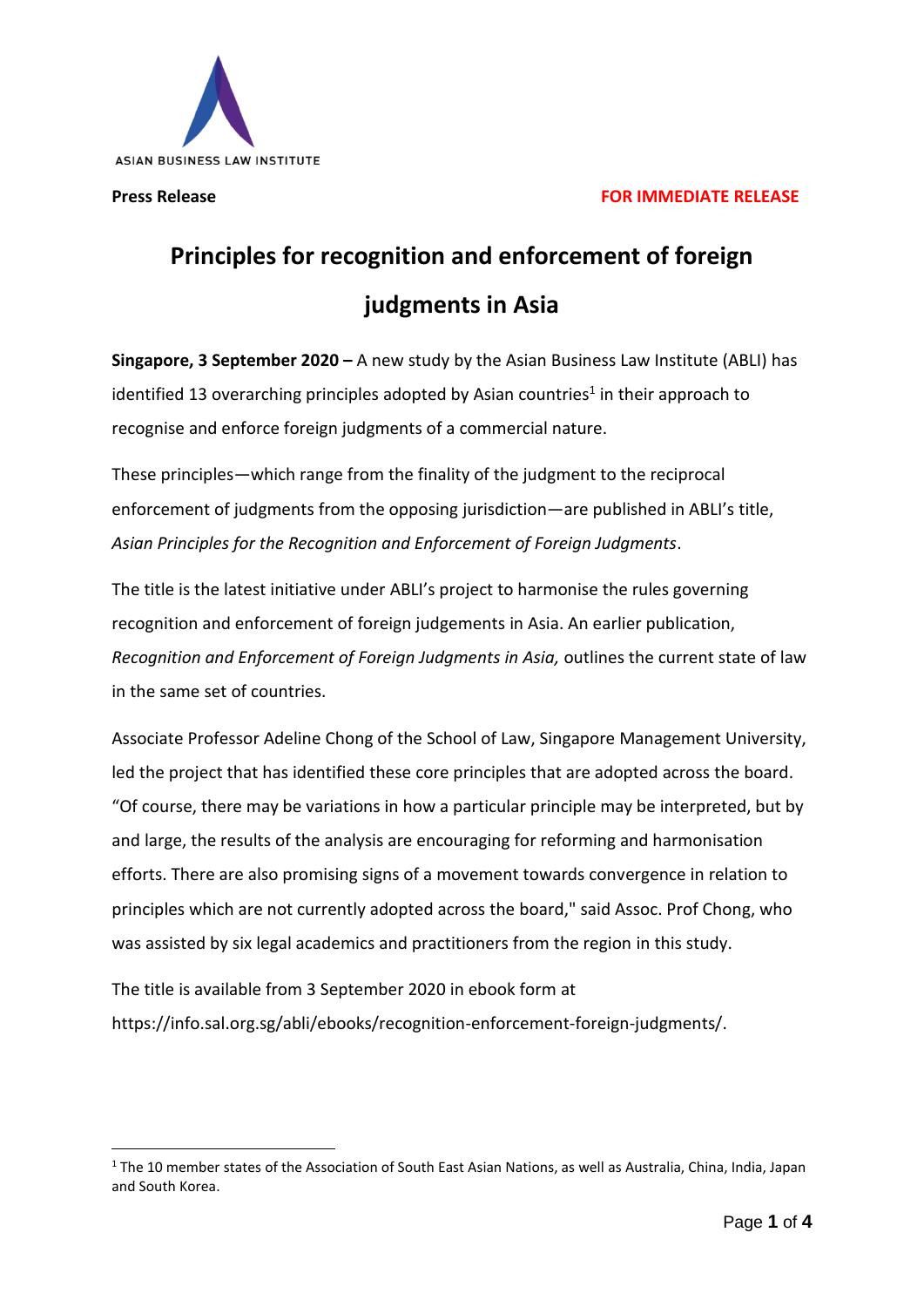

## **Appendix**

## **Asian Principles for the Recognition and Enforcement of Foreign Judgments**

## **Principle 1**

As a general proposition and subject to these Principles, a foreign judgment in a commercial matter is entitled to recognition and enforcement.

## **Principle 2**

A foreign judgment is eligible for recognition and enforcement if the court of origin has international jurisdiction to render that judgment.

The typical grounds on which a court is considered to have international jurisdiction include: (a) where the judgment debtor was present, resident or domiciled in the country of the court of origin;

(b) where the judgment debtor, being a corporation, had its principal place of business in the country of the court of origin;

(c) where the judgment debtor submitted to the jurisdiction of the court of origin by invoking its jurisdiction or by arguing the merits of the case against it; and

(d) where the judgment debtor submitted to the jurisdiction of the court of origin by way of a choice of court agreement for the court of origin.

## **Principle 3**

A foreign judgment is eligible for recognition and enforcement if it is final.

#### **Principle 4**

The court addressed must not review the merits of a foreign judgment, except to the extent necessary for the application of these Principles.

A foreign judgment may not normally be challenged on the ground that it contains an error of fact or law, or both.

#### **Principle 5**

A foreign judgment is eligible for recognition and enforcement if there is reciprocity between the country of the court addressed and the country of the court of origin.

#### **Principle 6**

Monetary judgments that are not for a sum payable in respect of a foreign penal, revenue or other public law are enforceable.

#### **Principle 7**

Non-monetary judgments that are not preliminary or provisional in nature may be enforced.

#### **Principle 8**

Recognition and enforcement of a foreign judgment may be refused if the judgment was obtained by fraud.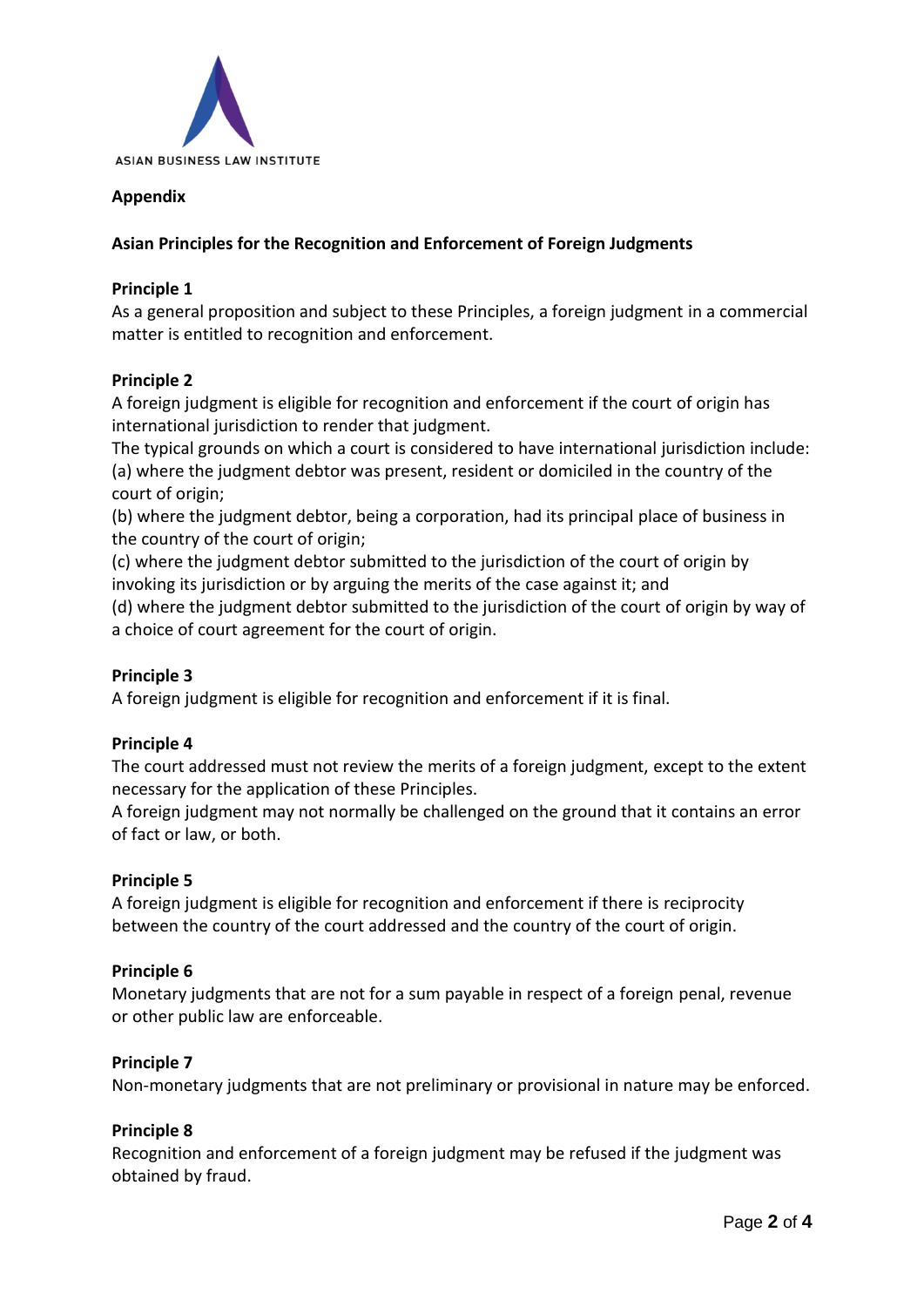

## **Principle 9**

Recognition and enforcement of a foreign judgment may be refused if to do so would be manifestly incompatible with the public policy of the country of the court addressed.

## **Principle 10**

Recognition and enforcement of a foreign judgment may be refused if there was a lack of due process in the proceedings before the court of origin.

#### **Principle 11**

Recognition and enforcement of a foreign judgment may be refused if it is inconsistent with a judgment in a dispute between the same parties that is given by the court addressed. Recognition and enforcement of a foreign judgment may be refused if it is inconsistent with an earlier judgment given by a court of another country between the same parties and on the same subject matter, provided the earlier judgment fulfils the requirements for recognition.

Recognition and enforcement of a foreign judgment may be refused on the ground that proceedings between the same parties and on the same subject matter are pending before the court addressed if the court addressed was seized of the matter before the court of origin.

## **Principle 12**

A foreign judgment that has as its object a right *in rem* in immovable or movable property is eligible for recognition and enforcement.

#### **Principle 13**

A foreign judgment that is objectionable in part may be severed and the unobjectionable part recognised and enforced.